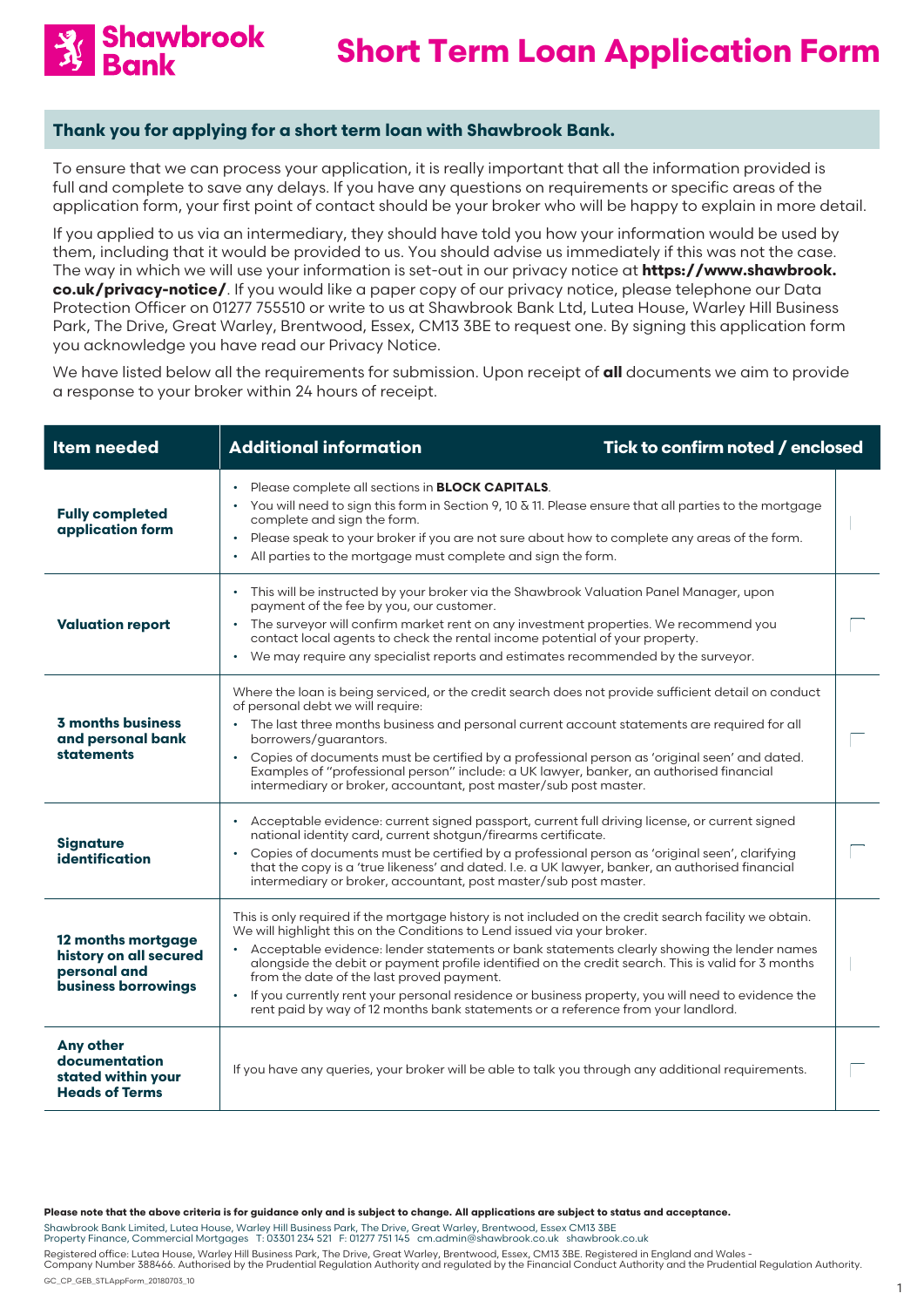

|  | <b>Broker Details</b> |  |
|--|-----------------------|--|

**All introducers involved in the transaction need to be listed here**

### **FCA Permissions**

Please tick to confirm that you have Credit Broking permissions, and where the case is a remortgage, that either yourself or the introducer also has Debt Adjusting and Debt Counselling permissions. Yes No

FCA Firm Reference/Interim Permission No

# **Shawbrook broker partner details (submitting intermediary)**

| Name of firm | Telephone number |
|--------------|------------------|
| Contact name | 'Email address   |

### **Other introducer details (1)**

| Name of firm                        | Telephone number |  |
|-------------------------------------|------------------|--|
| Contact name                        | Email address    |  |
| <b>Other introducer details (2)</b> |                  |  |

| Name of firm | Telephone number |
|--------------|------------------|
| Contact name | Email address    |

# **Broker Fee Deduction**

By signing this declaration you acknowledge that we will pay the broker fee detailed below direct to your mortgage broker on completion. The broker fee will be deducted from the mortgage advance.

Broker name

A fee amounting to £

You understand that if your broker is not the intermediary who submitted the application to Shawbrook Bank Limited (the 'submitting intermediary'), that we will pay any broker fee to the submitting intermediary for onward distribution to your broker. You also understand that it is not a condition of the advance that any broker fees are payable and any broker fee is a matter for agreement between you and your broker. Your broker will be acting as your agent.

| Signed on behalf of all borrowers | Print name |  |
|-----------------------------------|------------|--|
|                                   | Date       |  |

| <b>1. Mortgage Details</b>                                                                                                                                                                                                                                     |                |  |     |           |  |
|----------------------------------------------------------------------------------------------------------------------------------------------------------------------------------------------------------------------------------------------------------------|----------------|--|-----|-----------|--|
| Amount of loan required £                                                                                                                                                                                                                                      | LTV requested? |  |     | $\%$      |  |
| Repayment term<br>months                                                                                                                                                                                                                                       |                |  |     |           |  |
| STL1/2 Only Shawbrook Light Refurbishment Loan Requested?<br>(Additional funding for up to 100% of the build costs)                                                                                                                                            |                |  | Yes | <b>No</b> |  |
| I/we, the undersigned, declare that this loan is wholly or predominantly for the purposes of a<br>Yes<br>No.<br>business carried on, or intended to be carried on, by me/us                                                                                    |                |  |     |           |  |
| Please note that the above criteria is for guidance only and is subject to change. All applications are subject to status and acceptance.<br>Shawbrook Bank Limited Luteg House, Warley Hill Business Park, The Drive, Great Warley, Brentwood, Essex CM13,3BE |                |  |     |           |  |

Shawbrook Bank Limited, Lutea House, Warley Hill Business Park, The Drive, Great Warley, Brentwood, Essex CM13 3BE<br>Property Finance, Commercial Mortgages T: 03301 234 521 F: 01277 751 145 cm.admin@shawbrook.co.uk sh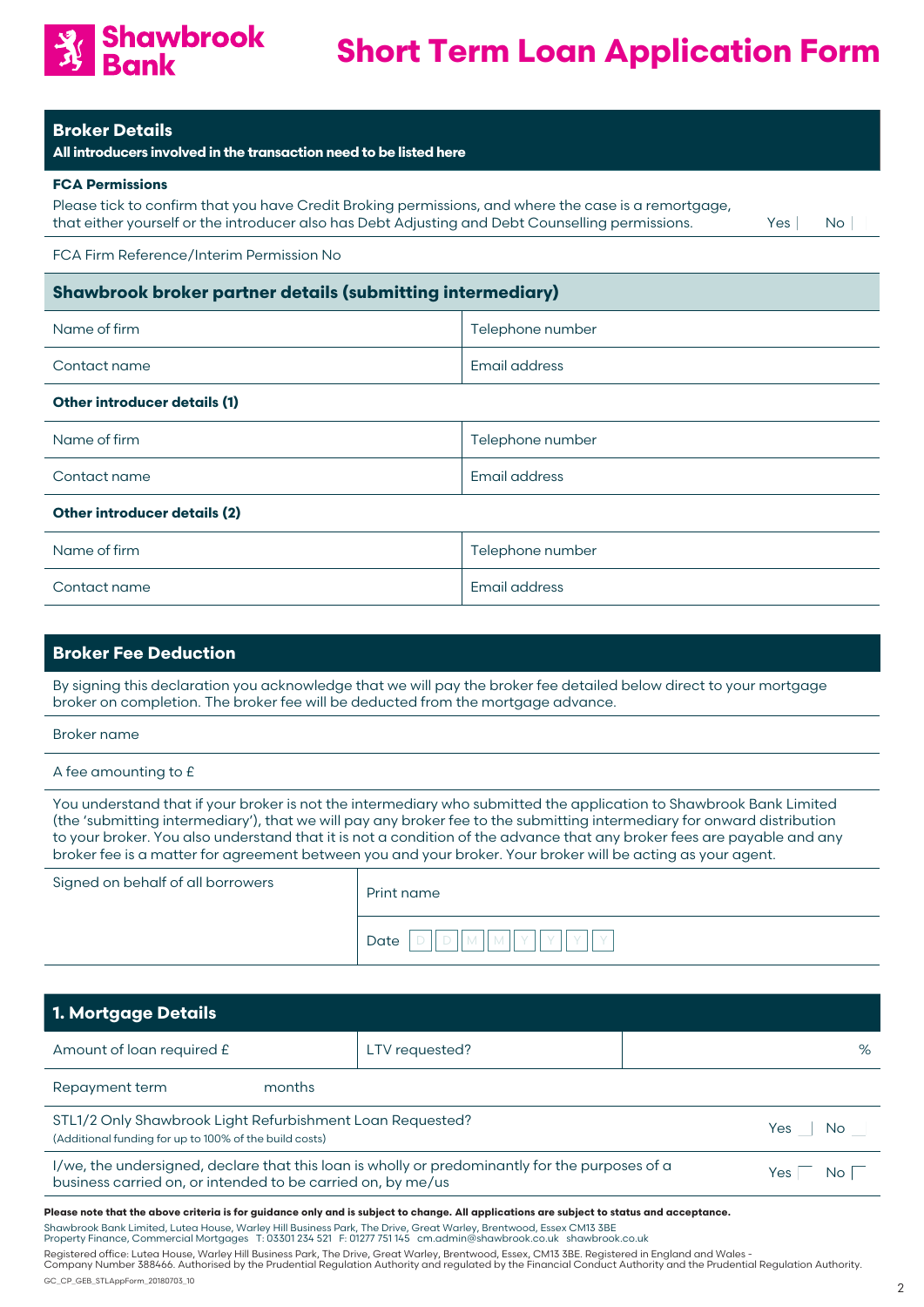

| <b>1a. Product Details</b>                                                                                                                                                                                                                                                                                                             |                                                                 |                                                     |  |  |
|----------------------------------------------------------------------------------------------------------------------------------------------------------------------------------------------------------------------------------------------------------------------------------------------------------------------------------------|-----------------------------------------------------------------|-----------------------------------------------------|--|--|
| Product code                                                                                                                                                                                                                                                                                                                           | STL <sub>2</sub><br>STL <sub>1</sub><br>STL <sub>3</sub><br>HR1 | HR <sub>2</sub>                                     |  |  |
| Expected interest margin %                                                                                                                                                                                                                                                                                                             | Estimated completion date (if known)                            | Ð                                                   |  |  |
| Property type                                                                                                                                                                                                                                                                                                                          | Multi-unit                                                      | <b>HMO</b>                                          |  |  |
| Single residential dwelling<br>(living accommodation only)                                                                                                                                                                                                                                                                             | Semi commercial<br>(some living accommodation e.g. shop & flat) | Commercial<br>(no living accommodation e.g. office) |  |  |
| As this loan is arranged on an interest only basis, it is your responsibility to ensure there are sufficient funds available to repay<br>the loan at the end of the term. Please provide full details as to how you intend to repay the finance at the end of the term:<br>Hold as investment and refinance with other BTL/term lender |                                                                 |                                                     |  |  |
| Shawbrook term loan<br>Other (please give details in section 9)<br>Development finance<br>Sale of property                                                                                                                                                                                                                             |                                                                 |                                                     |  |  |
| How will monthly interest be paid?                                                                                                                                                                                                                                                                                                     |                                                                 |                                                     |  |  |
| Serviced monthly by Direct Debit<br>First 3 months deducted then paid monthly by client<br>Fully retained from the loan                                                                                                                                                                                                                |                                                                 |                                                     |  |  |
| Part retained from the loan $\Box$ if so, how many months retained?                                                                                                                                                                                                                                                                    | months                                                          |                                                     |  |  |

# **Existing Clients**

**We are pleased to offer a 0.25% discount on the margin OR a 0.25% reduction on the arrangement fee on loans up to £750,000, for any clients who have been party to a formally sanctioned loan with Shawbrook.**

| If you have an existing relationship with Shawbrook Bank please tick the appropriate box |  |  |                                                                |  |         |
|------------------------------------------------------------------------------------------|--|--|----------------------------------------------------------------|--|---------|
| Commercial Mortgages                                                                     |  |  | Asset Finance Business Credit Consumer Lending Secured Lending |  | Savinas |
| Account/Reference Number                                                                 |  |  |                                                                |  |         |

If you have entered an account reference number, you are entitled to a discount on this short term loan application, please confirm what the discount is to be applied to  $\Box$  Margin  $\Box$  Arrangement fee

| <b>1b. Mortgage Purpose</b>                                                                                           |                                                                                                                                                                             |                                    |  |  |
|-----------------------------------------------------------------------------------------------------------------------|-----------------------------------------------------------------------------------------------------------------------------------------------------------------------------|------------------------------------|--|--|
| <b>Purpose of mortgage</b>                                                                                            |                                                                                                                                                                             |                                    |  |  |
| Purchase                                                                                                              | Refinance<br>(where you are simply repaying finance already in place)                                                                                                       | Refinance $\delta$ capital raising |  |  |
| Capital raising<br>(where the property currently doesn't have a<br>mortgage and you wish to raise finance against it) | Transfer of equity<br>(where a property is being transferred into your name or the limited company name at<br>Land Registry- please note this must be at full market value) |                                    |  |  |
| .                                                                                                                     |                                                                                                                                                                             |                                    |  |  |

**Use of funds**

**In all instances where there is capital being raised (additional monies other than to repay your existing mortgage) we need a breakdown as to how the funds are going to be used.** Debt consolidation (a) Property improvements (b) To release equity in a current property to use as a deposit to purchase other property (c)  $\qquad$  Other (d)

(a). Debt consolidation – please detail below with all the debts you intend to pay off with the funds raised.

| Provider | Limit | Current balance | Monthly<br>payment | Personal/<br>business debt |
|----------|-------|-----------------|--------------------|----------------------------|
|          |       |                 |                    | B                          |
|          |       |                 |                    | B                          |

(a). Debt consolidation – please detail below with all the debts you intend to pay off with the funds raised.

| Anticipated GDV/sales value £ | Budgeted profit £ |
|-------------------------------|-------------------|
|-------------------------------|-------------------|

**Please note that the above criteria is for guidance only and is subject to change. All applications are subject to status and acceptance.**

Shawbrook Bank Limited, Lutea House, Warley Hill Business Park, The Drive, Great Warley, Brentwood, Essex CM13 3BE<br>Property Finance, Commercial Mortgages T: 03301 234 521 F: 01277 751 145 cm.admin@shawbrook.co.uk sh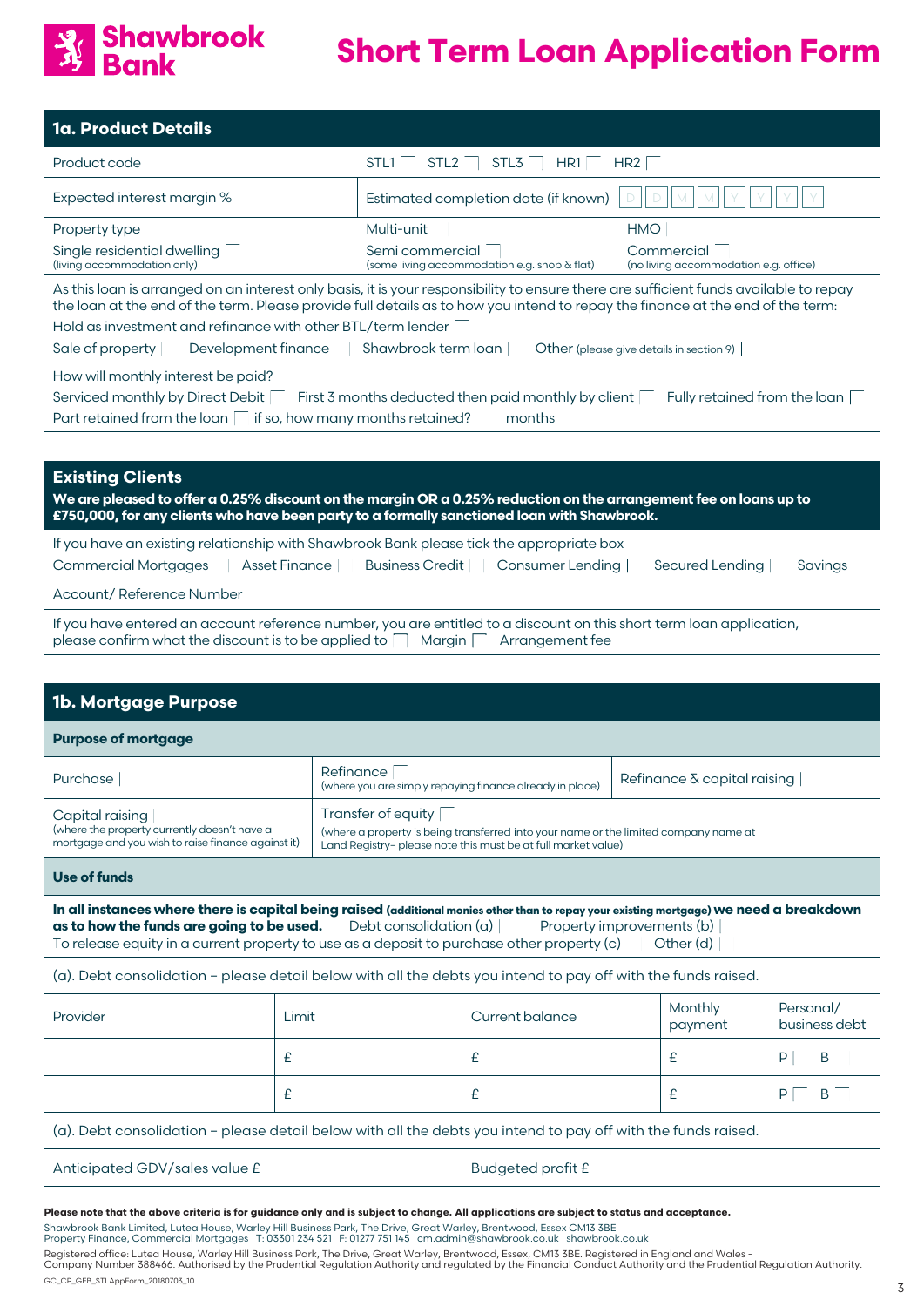

- (b). Property improvement please detail the improvements you are intending to make on the Schedule of Works (separate document), together with the costings and timescales to complete these works.
- (c). Releasing equity in a current investment property in order to raise cash to purchase another please detail whether any works have been done to the existing property to increase the value, what property you are looking to buy, are you borrowing just the deposit monies or are you going to be doing works to the property and how the finance will be raised on that property.
- (d). Other please provide full details as to what the monies will be used for.

# **2. Principal Security Details**

**This section is to be completed with the details of the property that you are purchasing or raising finance against. If there are multiple properties, please detail these in section 9.**

| Property address            | Property Value £                              |  |
|-----------------------------|-----------------------------------------------|--|
|                             | Expected rental £<br>per annum                |  |
|                             | If refurbishment, estimated afterworks value? |  |
| Additional security address | Property Value £                              |  |
|                             | Expected rental £<br>per annum                |  |
|                             | If refurbishment, estimated afterworks value? |  |

| 2a. Property Details                                                                                                                                                                                                                  |                                     |            |  |
|---------------------------------------------------------------------------------------------------------------------------------------------------------------------------------------------------------------------------------------|-------------------------------------|------------|--|
| <b>Description of property</b>                                                                                                                                                                                                        |                                     |            |  |
| Is the property standard construction?<br>Yes <sub>1</sub><br>No l                                                                                                                                                                    | Is the property ex-local authority? | Yes<br>No. |  |
| Is the property in a finished condition and ready to sell on or let out?                                                                                                                                                              |                                     |            |  |
| If no, please ensure you have fully completed section 1b of this form. Your broker will forward this to the surveyor when<br>instructing the valuation. If yes, please forward a copy of all tenancy agreements with this application |                                     |            |  |
| How many commercial tenants will there be?<br>How many residential tenants will there be?                                                                                                                                             |                                     |            |  |
| Does the property comprise more than one self-contained unit? Yes $\overline{\phantom{a}}$ No If yes, how many units?                                                                                                                 |                                     |            |  |
| Do you or any connected party to this application have an interest in the adjoining property,<br>Yes<br>No.<br>or propose to purchase the adjoining property?                                                                         |                                     |            |  |
| Similarly, do you or a connected party own or are you looking to buy any property which enjoys<br>Yes<br>the same rights of way or share the same amenities?                                                                          |                                     | No.        |  |
| in a substantial and a strong the strong and the strong of the strong strong and the strong strong and the strong strong strong strong strong strong strong strong strong strong strong strong strong strong strong strong str        |                                     |            |  |

If you answered yes to either of the last 2 questions, please explain and provide copies of the Register Entries and colour filled title plan.

**Please note that the above criteria is for guidance only and is subject to change. All applications are subject to status and acceptance.**

Shawbrook Bank Limited, Lutea House, Warley Hill Business Park, The Drive, Great Warley, Brentwood, Essex CM13 3BE<br>Property Finance, Commercial Mortgages T: 03301 234 521 F: 01277 751 145 cm.admin@shawbrook.co.uk sh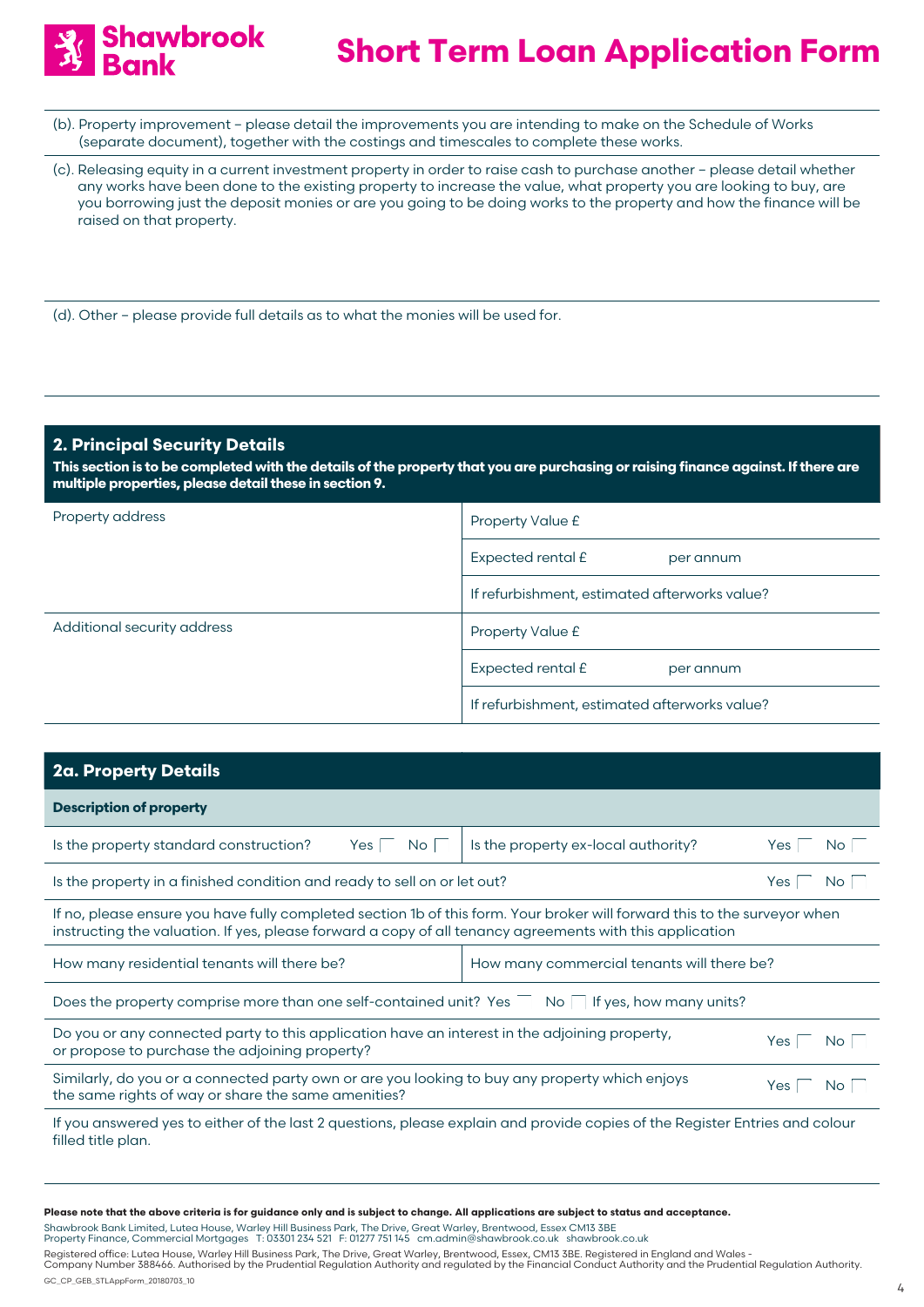| Where the property is a flat                    | How many floors does the block have? floor/s |  |
|-------------------------------------------------|----------------------------------------------|--|
| How many flats in total are there in the block? | What floor/s is/are the flat/s on? floor     |  |
| Does the property have a lift?                  | Yes<br>Nc                                    |  |

| <b>2b. Purchases Only</b><br>Please only complete this section if you are purchasing the property |                                |                 |  |  |
|---------------------------------------------------------------------------------------------------|--------------------------------|-----------------|--|--|
| Purchase price £                                                                                  |                                | Current value £ |  |  |
| Deposit $E$                                                                                       | Source; Cash/savings £         |                 |  |  |
| Related sale £                                                                                    | Further borrowing $\mathsf{E}$ | Other $E$       |  |  |
| <b>Details</b>                                                                                    |                                |                 |  |  |

| 2c. Remortgages Only<br>Please only complete this section if you already own the property |              |     |  |  |
|-------------------------------------------------------------------------------------------|--------------|-----|--|--|
| Date property purchased                                                                   | Price paid £ |     |  |  |
| Was the property acquired from an unrelated party at full market value?<br>Yes.           |              | No. |  |  |

# **2d. Capital Raising Only**

**Shawbrook** 

**Please only complete this section if you already own the property, and the property is unencumbered**

Please confirm how this property became unencumbered and please detail the source of the funds used to purchase the property

## **3. Personal Details**

Applications in the name of a limited company will always require a guarantor. All director(s) with shareholding of 20% are to provide a personal guarantee and therefore will need to complete the form as a guarantor.

Total number of borrowers (Please note each application form has space for 2 applicants)

Limited company/LLP name

| <b>Borrower/Guarantor1</b>                    |         | <b>Borrower/Guarantor 2</b>                   |         |
|-----------------------------------------------|---------|-----------------------------------------------|---------|
| Title                                         | Surname |                                               | Surname |
| Forename(s)                                   |         | Forename(s)                                   |         |
| (including any middle names)                  |         | (including any middle names)                  |         |
| Date of Birth                                 |         | Date of Birth                                 |         |
| IM.                                           |         | M                                             |         |
| M                                             |         | $\blacksquare$ M <sub>1</sub>                 |         |
| Have you ever been known by another name? Yes |         | Have you ever been known by another name? Yes |         |
| No <sub>1</sub>                               |         | <b>No</b>                                     |         |
| If yes, please confirm full details           |         | If yes, please confirm full details           |         |

### **Please note that the above criteria is for guidance only and is subject to change. All applications are subject to status and acceptance.**

Shawbrook Bank Limited, Lutea House, Warley Hill Business Park, The Drive, Great Warley, Brentwood, Essex CM13 3BE<br>Property Finance, Commercial Mortgages T: 03301 234 521 F: 01277 751 145 cm.admin@shawbrook.co.uk sh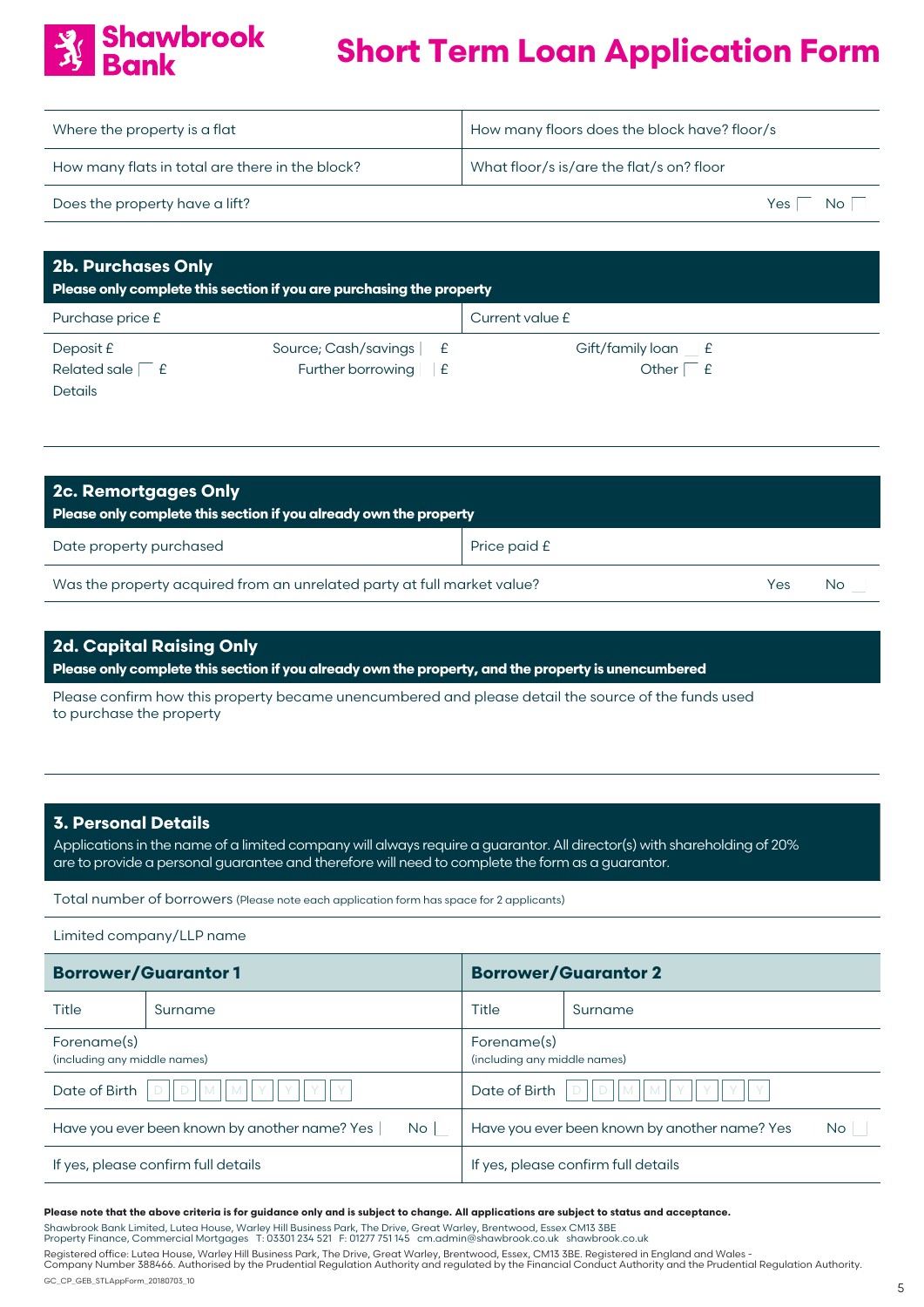# **Schawbrook**<br>**Bank**

# **Short Term Loan Application Form**

| Nationality                                                                                          | Nationality                                                                               |
|------------------------------------------------------------------------------------------------------|-------------------------------------------------------------------------------------------|
| NI Number                                                                                            | NI Number                                                                                 |
| <b>Country of Residence</b>                                                                          | Country of Residence                                                                      |
| How long have you lived in the UK?                                                                   | How long have you lived in the UK?                                                        |
| Country of birth                                                                                     | Country of birth                                                                          |
| <b>Marital status</b>                                                                                | <b>Marital status</b>                                                                     |
| Permanent residential address                                                                        | Permanent residential address                                                             |
|                                                                                                      |                                                                                           |
| <b>Years at Address</b><br>mths<br>yrs                                                               | <b>Years at Address</b><br>mths<br>yrs                                                    |
| <b>Residential Status</b><br>Tenant<br>With friends/relations<br>Owner                               | <b>Residential Status</b><br>With friends/relations<br>Tenant<br>Owner                    |
| Do you have a mortgage/ loan secured<br><b>No</b><br>Yes<br>on the property?                         | Do you have a mortgage/ loan secured<br>Yes<br><b>No</b><br>on the property?              |
| Previous address if less than 3 years                                                                | Previous address if less than 3 years                                                     |
|                                                                                                      |                                                                                           |
|                                                                                                      |                                                                                           |
|                                                                                                      |                                                                                           |
|                                                                                                      |                                                                                           |
|                                                                                                      |                                                                                           |
| Home tel no                                                                                          | Home tel no                                                                               |
| Business/work tel no                                                                                 | Business/work tel no                                                                      |
| Mobile no                                                                                            | Mobile no                                                                                 |
| <b>Email address</b>                                                                                 | <b>Email address</b>                                                                      |
| Which of these is your preferred method of contact?<br>Home _ Business L<br>Mobile  <br>Email $\Box$ | Which of these is your preferred method of contact?<br>Home _ Business _ Mobile _ Email _ |

# **3b. Experience**

**Details of client's experience that is relevant to this application**

**Please note that the above criteria is for guidance only and is subject to change. All applications are subject to status and acceptance.**

Shawbrook Bank Limited, Lutea House, Warley Hill Business Park, The Drive, Great Warley, Brentwood, Essex CM13 3BE<br>Property Finance, Commercial Mortgages T: 03301 234 521 F: 01277 751 145 cm.admin@shawbrook.co.uk sh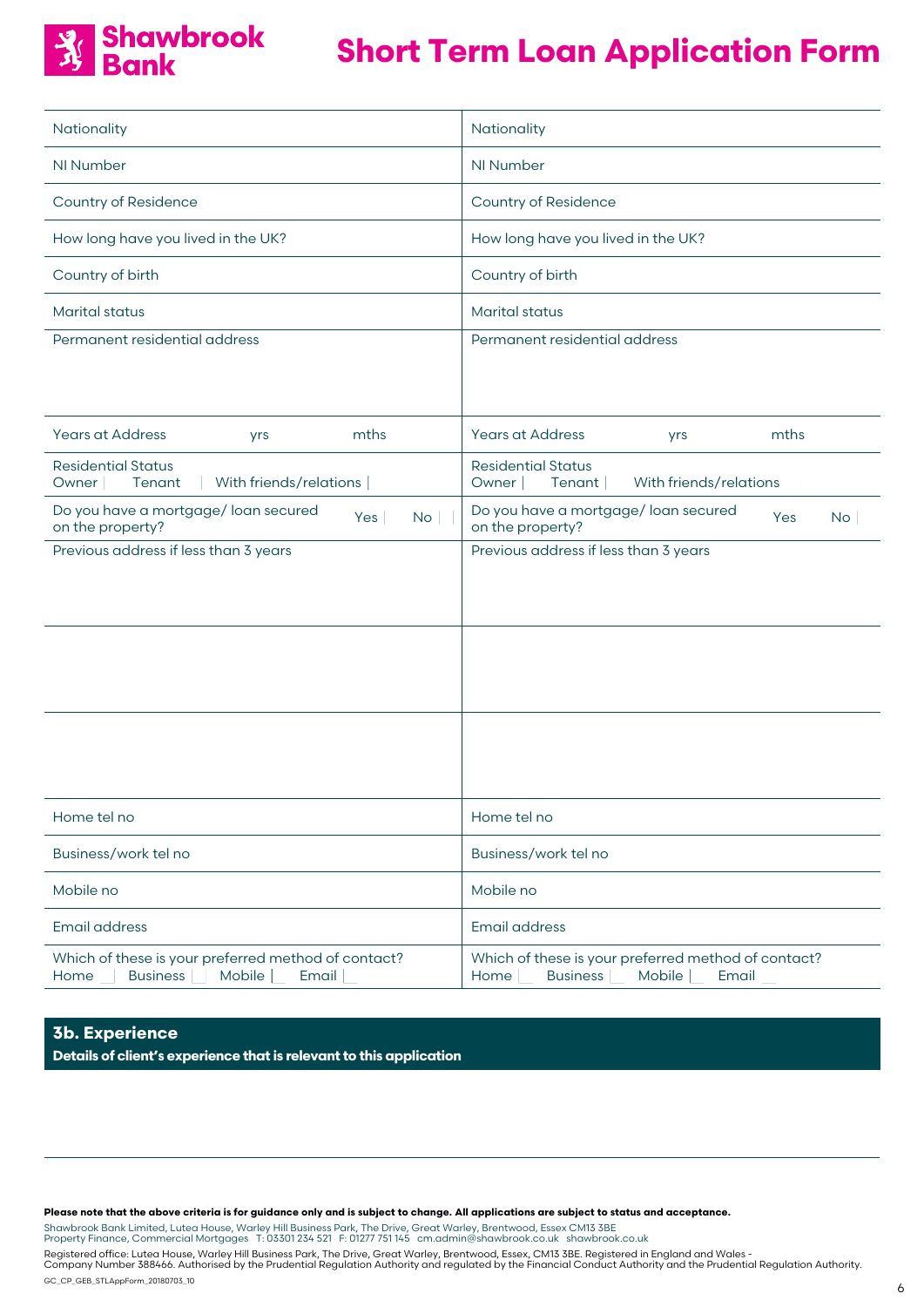

| <b>4. Income &amp; Investment Details</b>                                                                                    |                                                                                                                              |  |  |
|------------------------------------------------------------------------------------------------------------------------------|------------------------------------------------------------------------------------------------------------------------------|--|--|
| <b>Borrower/Guarantor1</b>                                                                                                   | <b>Borrower/Guarantor 2</b>                                                                                                  |  |  |
| How many properties do you currently own?                                                                                    | How many properties do you currently own?                                                                                    |  |  |
| Do you manage the properties?<br>Yes  <br>No <sub>1</sub>                                                                    | Do you manage the properties?<br>Yes<br>No                                                                                   |  |  |
| If no, please give the name and address of the<br>management company together with confirmation<br>of the % they will charge | If no, please give the name and address of the<br>management company together with confirmation<br>of the % they will charge |  |  |
| Do you have any other income outside<br>Yes No<br>of your investment portfolio?                                              | Do you have any other income outside<br>Yes  <br>No<br>of your investment portfolio?                                         |  |  |
| Other Income £                                                                                                               | Other Income £                                                                                                               |  |  |
| Self employed<br>Employed (full time)<br>Retired<br>Employed (part time)<br>Unemployed                                       | Self employed<br>Employed (full time)<br>Retired<br>Unemployed<br>Employed (part time)                                       |  |  |
| Nature of trade/role                                                                                                         | Nature of trade/role                                                                                                         |  |  |
| <b>Total Income £</b>                                                                                                        | <b>Total Income £</b>                                                                                                        |  |  |

## **5. Personal Expenditure – Completion of this section is mandatory**

**Please note that if the Borrowers/Guarantors reside at the same address, all parties' with joint expenses should be detailed in the Borrower/Guarantor 1 section.**

| Residential mortgage/rent payment £ | Residential mortgage/rent payment £ |
|-------------------------------------|-------------------------------------|
| Name of lender/landlord             | Name of lender/landlord             |
| Other mortgage payments £           | Other mortgage payments £           |
| Bank loans £                        | Bank loans £                        |
| Other loans/hire purchase £         | Other loans/hire purchase £         |
| Credit/charge/store cards £         | Credit/charge/store cards £         |
| Council tax £                       | Council tax £                       |
| Home and life insurance policies £  | Home and life insurance policies £  |
| Electricity/gas/water/telephone £   | Electricity/gas/water/telephone £   |
| Car/travel expenses £               | Car/travel expenses £               |
| Child maintenance £                 | Child maintenance £                 |
| Other regular expenses £            | Other regular expenses £            |
| <b>Total Monthly Expenditure £</b>  | <b>Total Monthly Expenditure £</b>  |

Please note we will perform a sense check that the income generated from the security address is sufficient to service the loan, we will also review that there is sufficient additional income to cover your expenses.

**Please note that the above criteria is for guidance only and is subject to change. All applications are subject to status and acceptance.**

Shawbrook Bank Limited, Lutea House, Warley Hill Business Park, The Drive, Great Warley, Brentwood, Essex CM13 3BE<br>Property Finance, Commercial Mortgages T: 03301 234 521 F: 01277 751 145 cm.admin@shawbrook.co.uk sh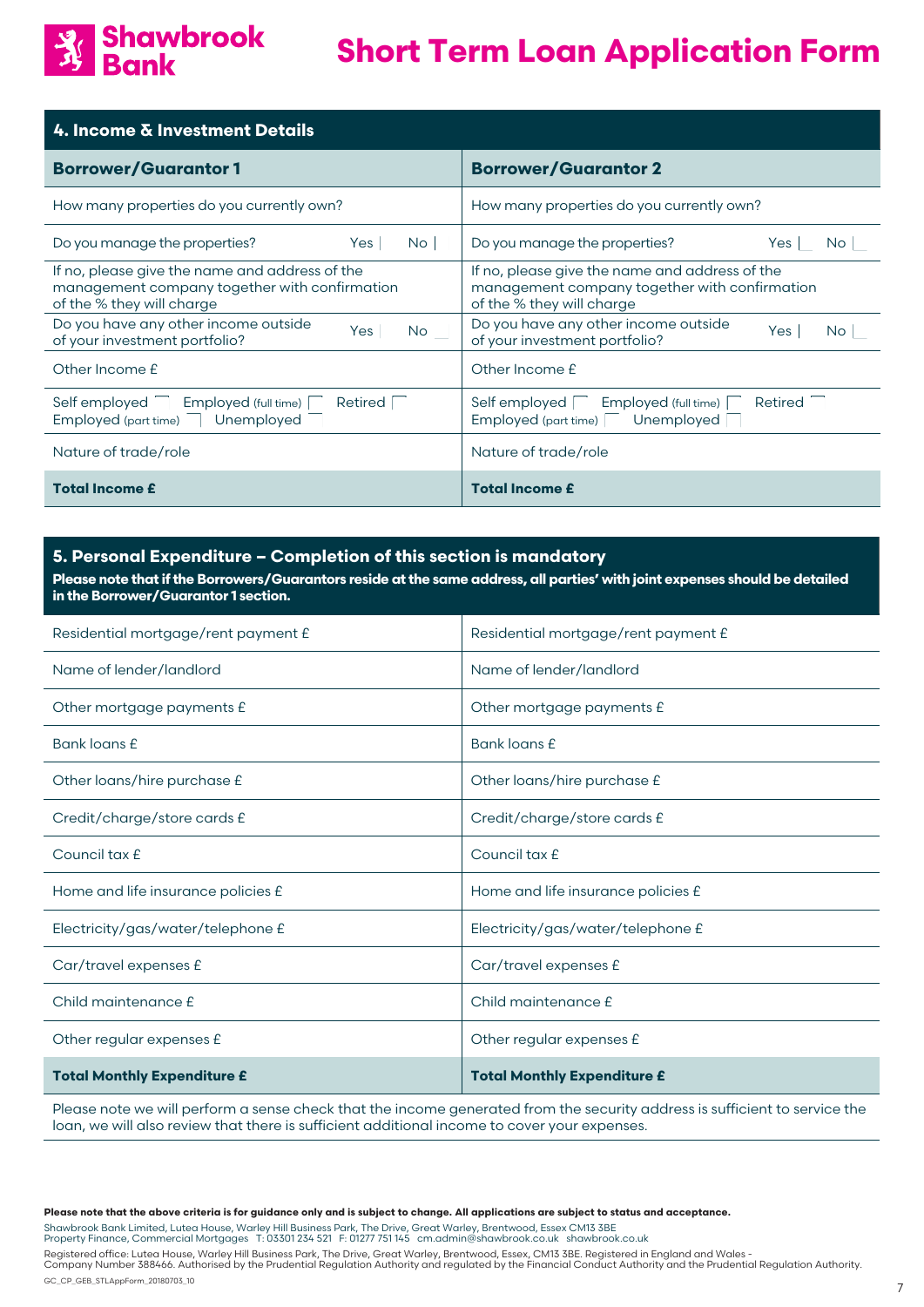# **Shawbrook**<br>**Bank**

# **Short Term Loan Application Form**

# **6. Personal Assets & Liabilities**

**Please note that if the Borrowers/Guarantors reside at the same address, all parties' assets and liabilities should be detailed in the Borrower/Guarantor 1 section.** 

| <b>Borrower/Guarantor1</b>  |                               | <b>Borrower/Guarantor1</b>  |                               |
|-----------------------------|-------------------------------|-----------------------------|-------------------------------|
| <b>Assets</b>               |                               | <b>Assets</b>               |                               |
| Home residence value £      |                               | Home residence value £      |                               |
| Other properties value £    |                               | Other properties value £    |                               |
| Cash resource £             | (bank, building society/cash) | Cash resource £             | (bank, building society/cash) |
| Stocks and shares £         |                               | Stocks and shares £         |                               |
| Endowment/life policies £   | (estimated surrender values)  | Endowment/life policies £   | (estimated surrender values)  |
| Other investments £         |                               | Other investments £         |                               |
| Other assets £              |                               | Other assets £              |                               |
| <b>Total assets £</b>       | A                             | <b>Total assets £</b>       | B                             |
| <b>Liabilities</b>          |                               | <b>Liabilities</b>          |                               |
| Home mortgage balance £     |                               | Home mortgage balance £     |                               |
| Other properties balances £ |                               | Other properties balances £ |                               |
| Bank loans/overdrafts £     |                               | Bank loans/overdrafts £     |                               |
| Other loans/HP balances £   | (balances)                    | Other loans/HP balances £   | (balances)                    |
| Credit/charge/store £       | (balances)                    | Credit/charge/store £       | (balances)                    |
| Guarantees £                |                               | Guarantees £                |                               |
| Other liabilities £         |                               | Other liabilities £         |                               |
| <b>Total liabilities £</b>  | B                             | <b>Total liabilities £</b>  | B                             |
| Total net worth (A-B) £     | (assets less liabilities)     | Total net worth (A-B) £     | (assets less liabilities)     |

**Please note that the above criteria is for guidance only and is subject to change. All applications are subject to status and acceptance.**

Shawbrook Bank Limited, Lutea House, Warley Hill Business Park, The Drive, Great Warley, Brentwood, Essex CM13 3BE<br>Property Finance, Commercial Mortgages T: 03301 234 521 F: 01277 751 145 cm.admin@shawbrook.co.uk sh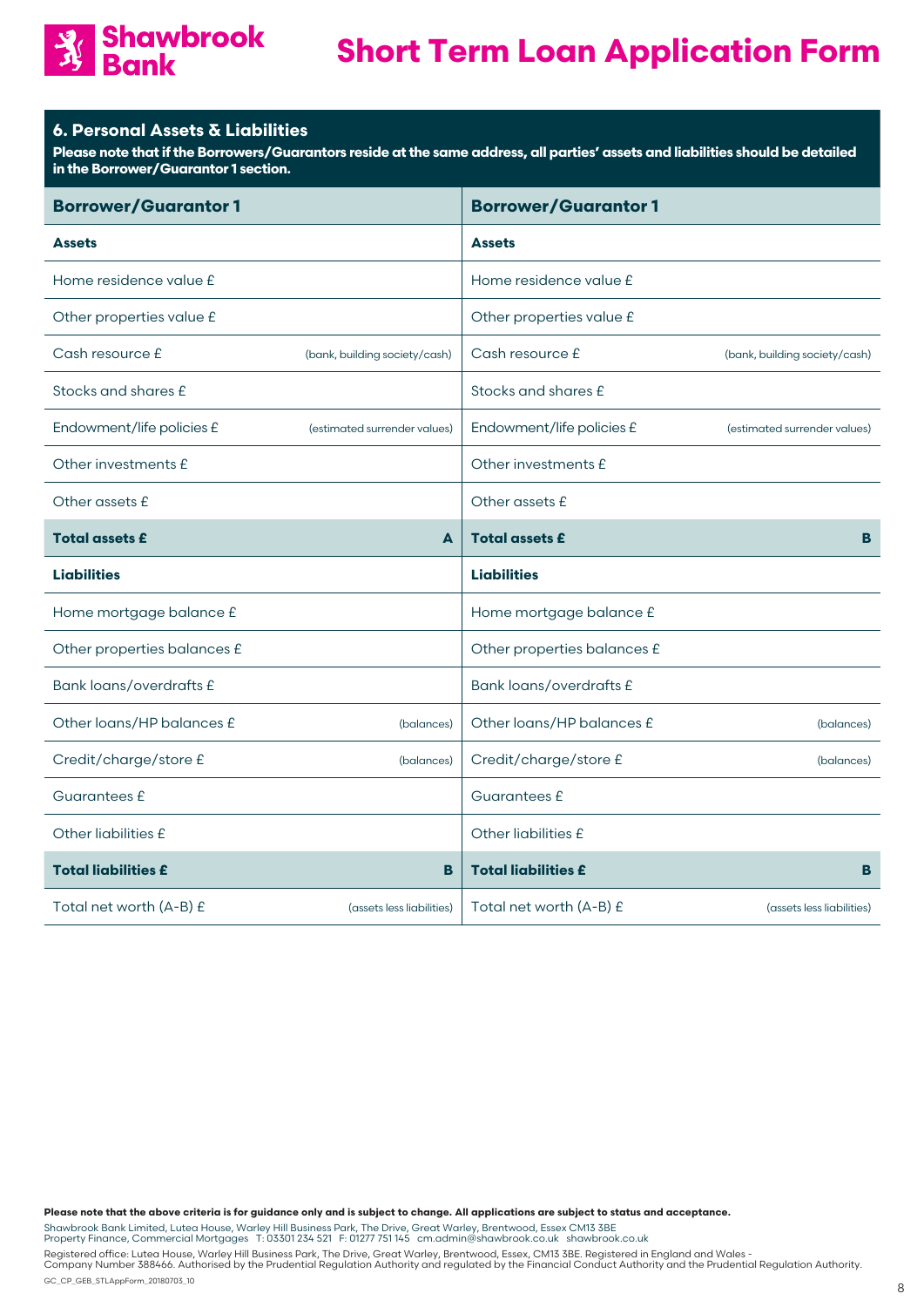

# **7. Personal & Business Financial History**

**Please ensure you provide accurate information within this section as Shawbrook will perform thorough due diligence on your personal and business credit performance.**

Please answer these questions on both a personal and business basis. With regards to the business, you need to declare any financial issues with any businesses you are associated with.

| <b>Borrower/Guarantor1-</b><br>Have you or your business ever:                                                                                                             |     |           | <b>Borrower/Guarantor 2-</b><br>Have you or your business ever:                                                                                                            |     |    |
|----------------------------------------------------------------------------------------------------------------------------------------------------------------------------|-----|-----------|----------------------------------------------------------------------------------------------------------------------------------------------------------------------------|-----|----|
| Been bankrupt/sequestrated?                                                                                                                                                | Yes | <b>No</b> | Been bankrupt/sequestrated?                                                                                                                                                | Yes | No |
| Failed to keep up repayments on<br>a mortgage, credit card or other<br>financial arrangement?                                                                              | Yes | <b>No</b> | Failed to keep up repayments on<br>a mortgage, credit card or other<br>financial arrangement?                                                                              | Yes | No |
| Had a County Court Judgment (CCJ)<br>for debt registered against you?                                                                                                      | Yes | <b>No</b> | Had a County Court Judgment (CCJ)<br>for debt registered against you?                                                                                                      | Yes | No |
| Been subject to an Individual Voluntary<br>Arrangement (IVA) or a Company<br><b>Voluntary Arrangement (CVA)?</b>                                                           | Yes | <b>No</b> | Been subject to an Individual Voluntary<br>Arrangement (IVA) or a Company<br>Voluntary Arrangement (CVA)?                                                                  | Yes | No |
| Had an application for credit or<br>mortgage refused?                                                                                                                      | Yes | <b>No</b> | Had an application for credit or<br>mortgage refused?                                                                                                                      | Yes | No |
| Had a property repossessed?                                                                                                                                                | Yes | No        | Had a property repossessed?                                                                                                                                                | Yes | No |
| Has the business ever made<br>arrangements with creditors to repay<br>a reduced amount in full settlement of<br>a debt including a Company voluntary<br>Arrangement (CVA)? | Yes | <b>No</b> | Has the business ever made<br>arrangements with creditors to repay<br>a reduced amount in full settlement of<br>a debt including a Company voluntary<br>Arrangement (CVA)? | Yes | No |

**If you answered yes to any of the above questions, please provide a full explanation below including what it was in relation to, when it occurred, and whether the situation has now been fully resolved.** Details:

| <b>8. Solicitors Details</b><br>Solicitors must be registered with the Law Society. Please note Licensed Conveyancers are not acceptable. |                                                                                                                                                                                                                                                                                                                                                       |                  |  |
|-------------------------------------------------------------------------------------------------------------------------------------------|-------------------------------------------------------------------------------------------------------------------------------------------------------------------------------------------------------------------------------------------------------------------------------------------------------------------------------------------------------|------------------|--|
| <b>Purchase applications</b>                                                                                                              | You will be required to instruct your own solicitors.                                                                                                                                                                                                                                                                                                 |                  |  |
| <b>Refinance applications</b>                                                                                                             | You have the option to proceed with or without solicitors acting on your behalf. If you would<br>like to proceed without solicitors please tick the box below.<br>would like to proceed without a solicitor acting on my behalf.<br>Please note, we do reserve the right to insist that you instruct your own solicitors in certain<br>circumstances. |                  |  |
| Please tick if you wish for us to instruct our solicitors to send requisitions and undertakings to the solicitors listed below            |                                                                                                                                                                                                                                                                                                                                                       |                  |  |
| Name of firm                                                                                                                              |                                                                                                                                                                                                                                                                                                                                                       | Telephone number |  |
| Contact name                                                                                                                              |                                                                                                                                                                                                                                                                                                                                                       | Email address    |  |

| . | . |
|---|---|
|   |   |

**Please note that the above criteria is for guidance only and is subject to change. All applications are subject to status and acceptance.**

Shawbrook Bank Limited, Lutea House, Warley Hill Business Park, The Drive, Great Warley, Brentwood, Essex CM13 3BE<br>Property Finance, Commercial Mortgages T: 03301 234 521 F: 01277 751 145 cm.admin@shawbrook.co.uk sh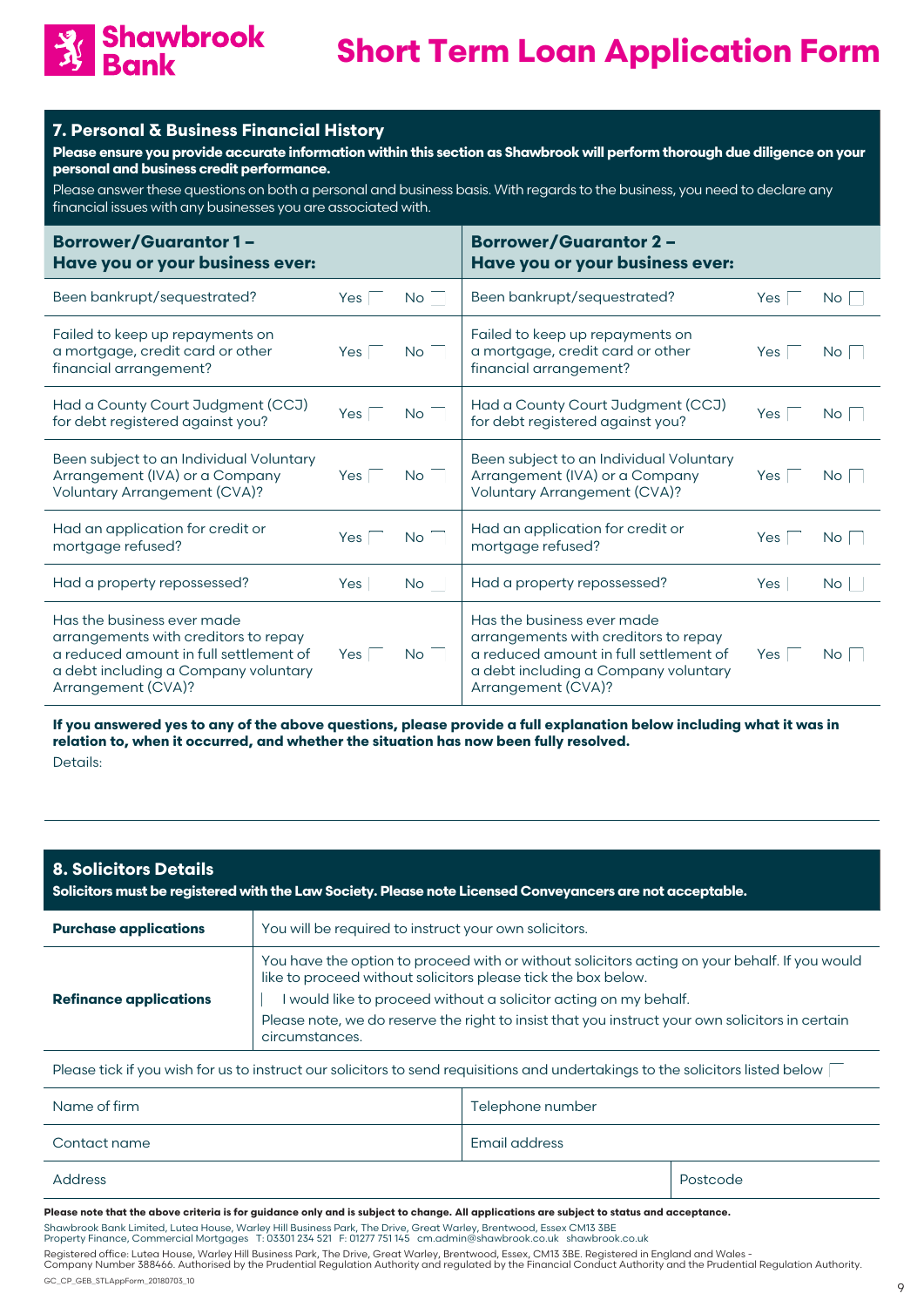



Please complete this form in full using a ball point pen and send it to:

Shawbrook Bank Limited Lutea House, Warley Hill Business Park, The Drive, Great Warley, Brentwood, Essex, CM13 3BE

Name(s) of account holder(s):

Bank/Building Society account number:



Branch sort code:

 $\frac{1}{\sqrt{2}}$ 



Name and full postal address of your bank or building society:

| To the manager: | <b>Bank/Building Society</b> |
|-----------------|------------------------------|
| Address:        |                              |
|                 |                              |
|                 |                              |
| Postcode:       |                              |

# Instruction to your Bank or Building Society to pay by Direct Debit

Service User Number



| Reference |  |  |  |  |  |  |  |
|-----------|--|--|--|--|--|--|--|
|           |  |  |  |  |  |  |  |

## Instruction to your Bank or Building Society

Please pay SHAWBROOK BANK LIMITED Direct Debits from the account detailed in this Instruction, subject to the safeguards assured by the Direct Debit Guarantee.

I understand that this instruction may remain with SHAWBROOK BANK LIMTED and, if so, details will be passed electronically to my Bank or Building Society

Signature(s)

Date:

Banks and Building Societies may not accept Direct Debit instructions for some types of account

This guarantee should be detached and retained by the Payer

# **THE DIRECT DEBIT GUARANTEE**



- This Guarantee is offered by all banks and building societies that accept instructions to pay Direct Debits
- If there are any changes to the amount, date or frequency of your Direct Debit, Shawbrook Bank Limited will notify you 10 working days in advance of your account being debited or as otherwise agreed. If you request Shawbrook Bank Limited to collect a payment, confirmation of the amount and date will be given to you at the time of the request
- If an error is made in the payment of your Direct Debit, by Shawbrook Bank Limited or your bank or building society, you are entitled to a full and immediate refund of the amount paid from your bank or building society
- If you receive a refund you are not entitled to, you must pay it back when Shawbrook Bank Limited asks you to
- You can cancel a Direct Debit at any time by simply contacting your bank or building society. Written confirmation may be required. Please also notify us.

**Please note that the above criteria is for guidance only and is subject to change. All applications are subject to status and acceptance.**

Shawbrook Bank Limited, Lutea House, Warley Hill Business Park, The Drive, Great Warley, Brentwood, Essex CM13 3BE<br>Property Finance, Commercial Mortgages T: 03301 234 521 F: 01277 751 145 cm.admin@shawbrook.co.uk sh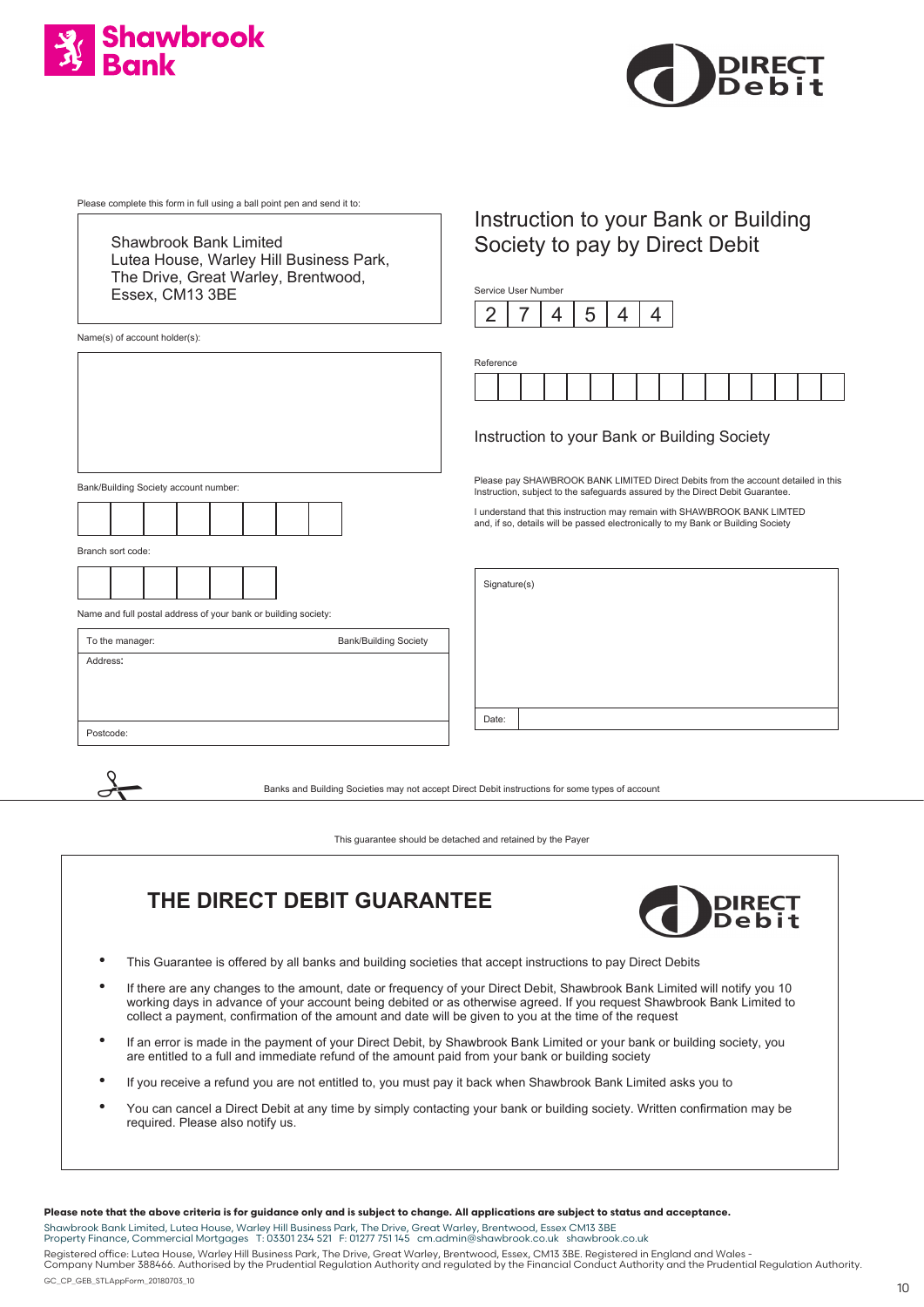

# **Marketing**

From time to time, Shawbrook may wish to send you marketing information and newsletters about our own products and services by email, SMS and post. We may also wish to call you by telephone about our own products and services. If you do not want to hear from us in this way, you can opt-out by ticking the options below. If you do not opt-out now, you can contact us to tell us not to send further marketing at any time. Further details about how to do this, what our lawful reason is for this processing of your personal information and about your rights under data protection law, including in relation to marketing, are set out in our privacy notice referred to at the beginning of this application form.

- I do not wish to hear from you by **email** in relation to marketing.
	- I do not wish to hear from you by **SMS** in relation to marketing.
	- I do not wish to hear from you by **post** in relation to marketing.
	- I do not wish to hear from you by **telephone** in relation to marketing.

## **Declaration**

I/we, the undersigned, declare that the replies to the questions contained herein are true and complete in every respect to the best of my/our belief and I/we understand that they will be relied upon by, and may form the basis of any contract between, the applicant(s) and Shawbrook group company making the advance.

| <b>Signature of Borrower/Guarantor 1</b> | <b>Signature of Borrower/Guarantor 2</b>  |
|------------------------------------------|-------------------------------------------|
|                                          |                                           |
|                                          |                                           |
|                                          |                                           |
| Date<br>$\vee$<br>$\Lambda$              | Date<br>$\mathsf{IMIV}$<br>V<br>$\Lambda$ |
| Print name                               | Print name                                |

**Please note that the above criteria is for guidance only and is subject to change. All applications are subject to status and acceptance.**

Shawbrook Bank Limited, Lutea House, Warley Hill Business Park, The Drive, Great Warley, Brentwood, Essex CM13 3BE<br>Property Finance, Commercial Mortgages T: 03301 234 521 F: 01277 751 145 cm.admin@shawbrook.co.uk sh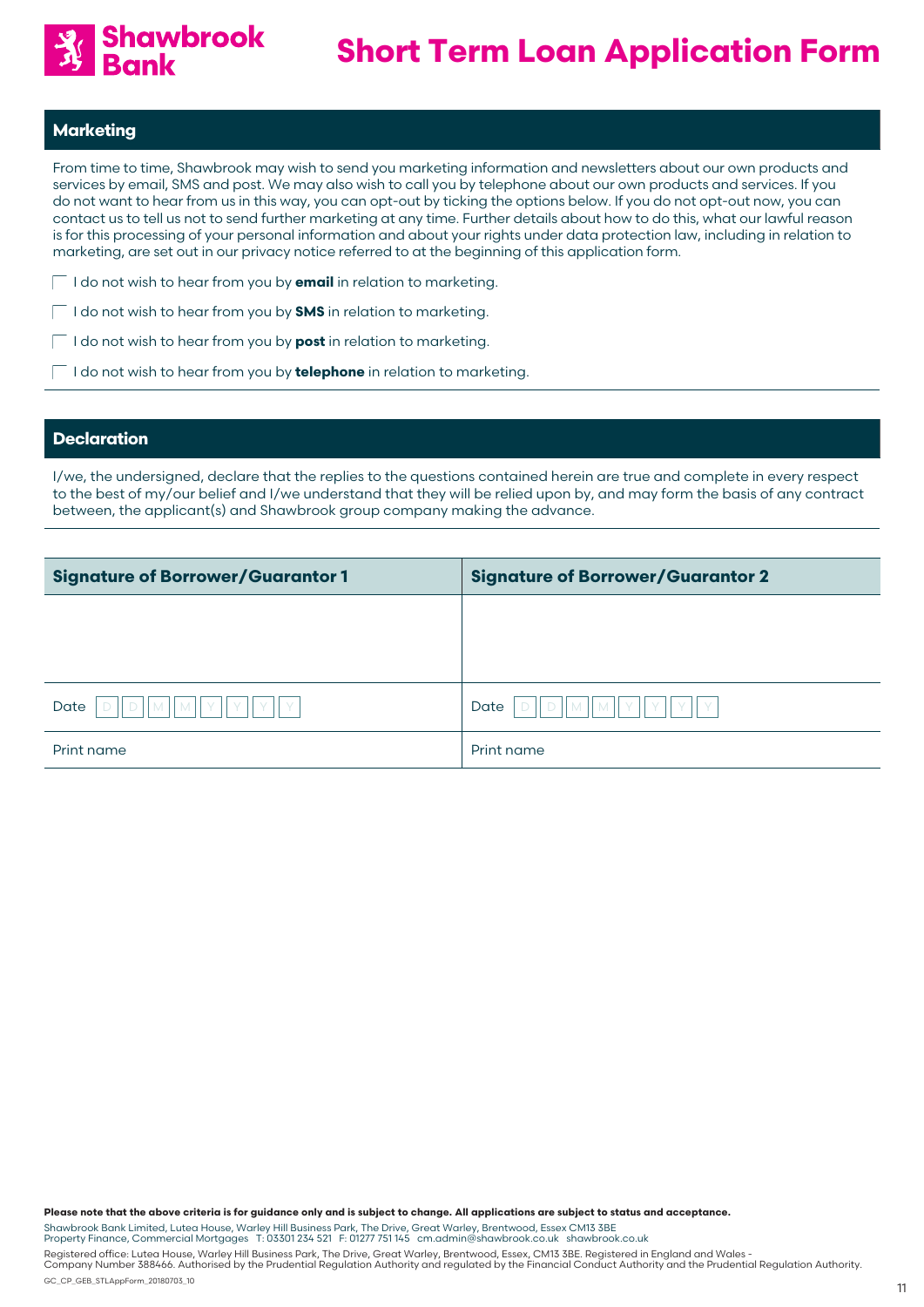

# **Property Schedule**

**Please capture details of all the properties you hold on an investment basis (please add more rows if required)**

| <b>Owner</b>       | <b>Address including</b><br>postcode | <b>Name of</b><br>tenant | <b>Estimated</b><br>current<br>valuation | <b>Current</b><br>monthly<br>rent | <b>Tenancy</b><br>type                                | <b>Property</b><br>type<br>resi/<br>com                             | <b>Date</b><br>purchased | <b>Original</b><br>purchase<br>price | <b>Property</b><br>value and<br>date<br>of last val | <b>Current</b><br>mortgage<br>payment | <b>Current</b><br>mortgage<br>outstanding | Lender<br>name | <b>Current</b><br>interest<br>rate | <b>Interest</b><br>type                       | Fix or<br>cap end<br>date |
|--------------------|--------------------------------------|--------------------------|------------------------------------------|-----------------------------------|-------------------------------------------------------|---------------------------------------------------------------------|--------------------------|--------------------------------------|-----------------------------------------------------|---------------------------------------|-------------------------------------------|----------------|------------------------------------|-----------------------------------------------|---------------------------|
|                    |                                      |                          | £                                        | £                                 | AST<br>Lease<br>Licence                               | Resi<br>$\frac{1}{2}$<br>Com                                        |                          | £                                    | £                                                   | £                                     | E                                         |                |                                    | Fixed<br>% Capped $\Box$<br>Variable [        |                           |
|                    |                                      |                          | £                                        | £                                 | AST<br>$\sqrt{2}$<br>Lease<br>Licence                 | Resi<br>Com                                                         |                          | £                                    | £                                                   | £                                     | $\epsilon$                                |                |                                    | Fixed<br>% Capped $\Box$<br>Variable <b>T</b> |                           |
|                    |                                      |                          | £                                        | £                                 | <b>AST</b><br>Lease<br>Licence                        | Resi<br>Com                                                         |                          | £                                    | £                                                   | £                                     | £                                         |                |                                    | Fixed<br>% Capped $\Box$<br>Variable [        |                           |
|                    |                                      |                          | £                                        | £                                 | AST<br>Lease<br>Licence                               | $\overline{\phantom{a}}$<br>Resi<br>$\overline{\phantom{a}}$<br>Com |                          | £                                    | £                                                   | £                                     | E                                         |                |                                    | Fixed<br>% Capped<br>Variable [               |                           |
|                    |                                      |                          | £                                        | £                                 | AST<br>$\sqrt{2}$<br>Lease<br>Licence                 | Resi<br>Com                                                         |                          | £                                    | £                                                   | £                                     | E                                         |                |                                    | Fixed<br>% Capped $\Box$<br>Variable          |                           |
|                    |                                      |                          | £                                        | £                                 | <b>AST</b><br>$\Box$<br>Lease<br>Licence <sup>[</sup> | $\overbrace{\phantom{13333}}$<br>Resi<br>Com                        |                          | £                                    | £                                                   | £                                     | E                                         |                |                                    | Fixed<br>% Capped<br>Variable [               |                           |
|                    |                                      |                          | £                                        | £                                 | AST<br>$\Box$<br>Lease<br>Licence <sup>[</sup>        | Resi<br>Com                                                         |                          | £                                    | £                                                   | £                                     | E                                         |                |                                    | Fixed<br>% Capped<br>Variable [               |                           |
|                    |                                      |                          | £                                        | E                                 | <b>AST</b><br>$\Box$<br>Lease<br>Licence <sup>[</sup> | Resi<br>$\overbrace{\qquad \qquad }^{}$<br>Com                      |                          | £                                    | £                                                   | £                                     | E                                         |                |                                    | Fixed<br>% Capped<br>Variable [               |                           |
| £<br><b>Totals</b> |                                      |                          |                                          | £                                 |                                                       |                                                                     |                          |                                      |                                                     |                                       | £                                         |                |                                    |                                               |                           |

#### **Please note that the above criteria is for guidance only and is subject to change. All applications are subject to status and acceptance.**

Shawbrook Bank Limited, Lutea House, Warley Hill Business Park, The Drive, Great Warley, Brentwood, Essex CM13 3BE Property Finance, Commercial Mortgages tel: 03301 234 521 F 01277 751 145 email: cm.admin@shawbrook.co.uk web: shawbrook.co.uk